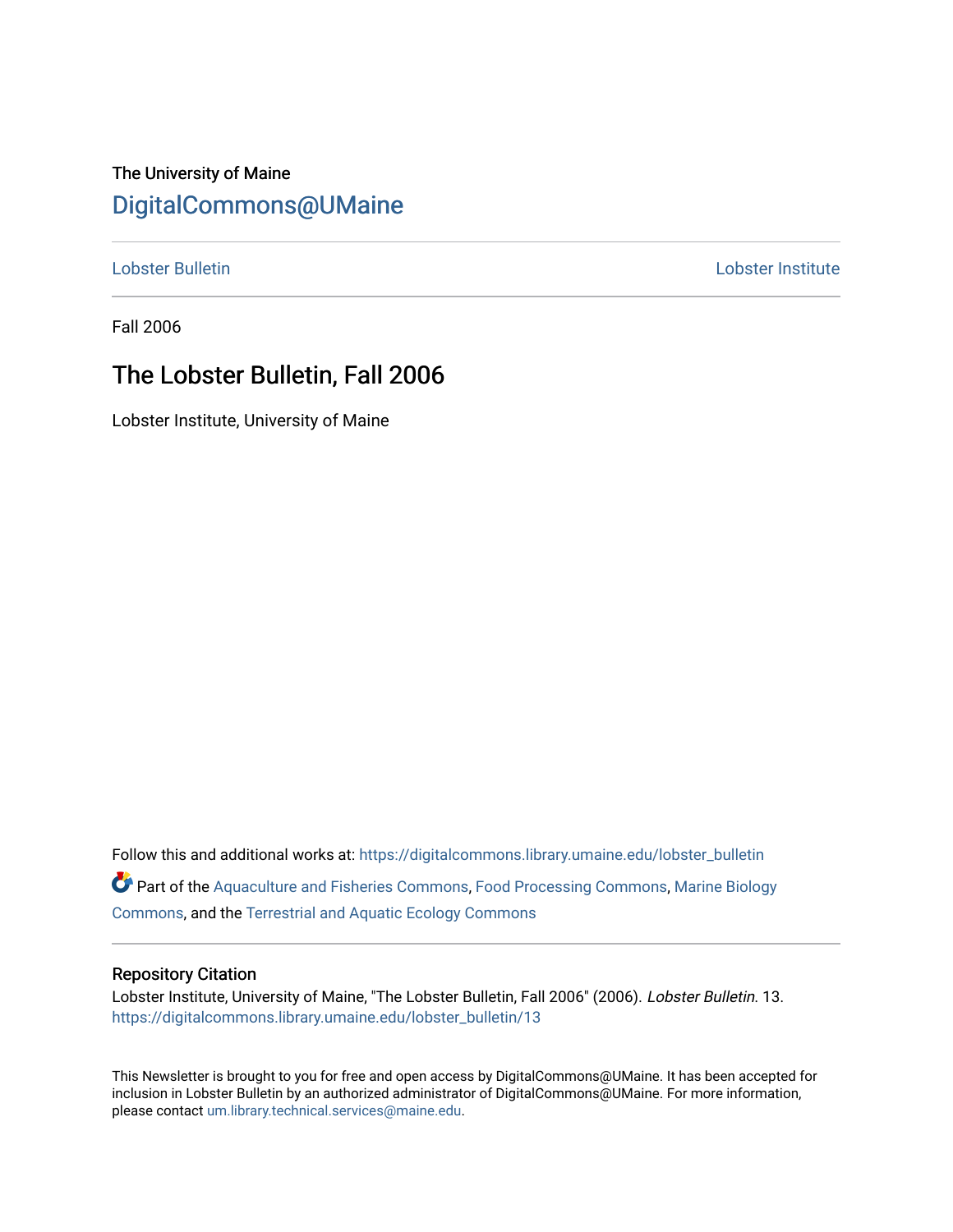

# **Fall 2006**

*"News, research updates, and information on lobsters and the lobster industry."*

### **Published by the Lobster Institute**

**"Protecting and conserving the lobster resource, and enhancing lobstering as an industry…and a way of life."** 

# **LOBSTER INSTITUTE C.O.R.E. CAMPAIGN RECEIVES \$100,000 RIVERDALE CHALLENGE**

The Lobster Institute has received a leadership challenge gift from Riverdale Mills, Inc. of Northbridge, Massachusetts, as part of its C.O.R.E. Campaign. The challenge is for the Institute to raise \$100,000, which Riverdale Mills will then match with its contribution of \$100,000. Riverdale Mills is the leading supplier of coated wire used in making lobster traps, among other applications. According to James Knott, founder and

**-- cont. on page 2** 

## **Maine Aquatic Animal Health Laboratory to be Outfitted with State-of-the-Art Equipment**

The Lobster Institute recently coordinated the submission of a successful grant proposal to the State of Maine's newly created Marine Research Fund to help equip the Maine Aquatic Animal Health Laboratory (MAAHL) at the University of Maine. The grant, administered by the Maine Technology Institute, will make \$395,000 available to the MAAHL. The equipment to be purchased will greatly increase the lab's capabilities to serve as an essential resource to facilitate needed disease assessments and outbreak investigations in a timely and exemplary manner. Several instruments to be purchased are not currently available in any Maine marine research laboratories. One such example is a Biolog Microbial Identification System. While wellestablished systems exist for human clinical bacteria such as API systems, Vitec et cetera, these can only be used as initial tools, and fall short when identifying environmental and marine bacteria. Acquiring a bacterial identification system such as the Biolog will allow for database building and consistent identification of microbial assemblages of marine aquatic animals.

**-- cont. in Research Report**

*A continuing "did you know" series featuring historical highlights of Lobster Institute research and accomplishments.* 



## **A Region-Wide Organization**

 Did you know that the Lobster Institute is a regionwide organization...serving the lobster industry from Long Island Sound through Newfoundland? The Institute is the only industry-wide organization of its kind – one that brings together fishermen and other members of the industry, scientists, resource managers and community members to share information, discuss issues, and define research priorities. Collaboration has been a hallmark of the Lobster Institute since its inception. The Institute provides a means for all interested parties to work together toward a common goal, and links industry expertise with academic resources to solve problems and face challenges together. Its Board of Advisors is comprised of over 24 members of the industry and coastal communities from throughout New England and the Canadian Maritimes.

**-- cont. on page 2**

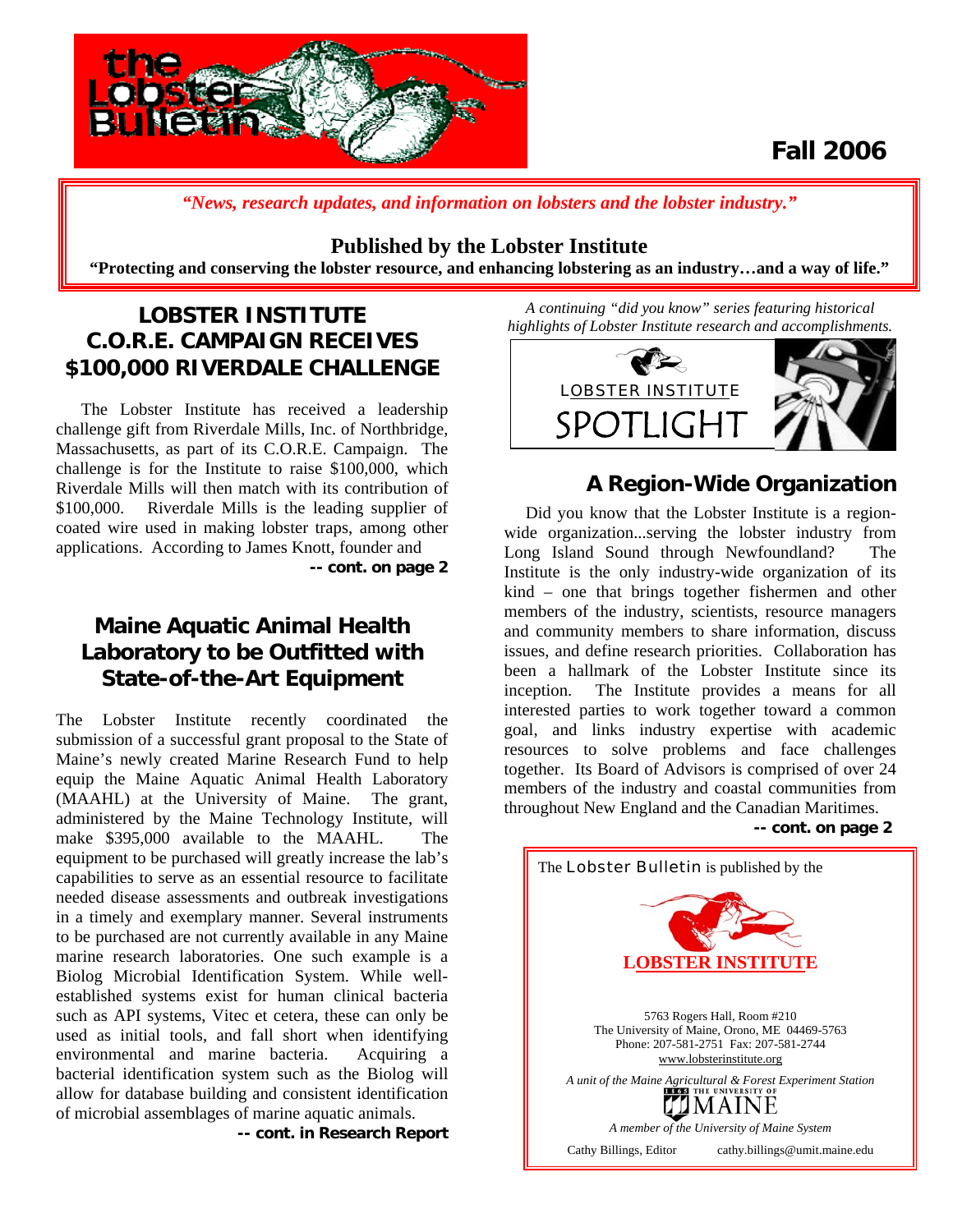#### **Riverdale Challenge -- cont. from page 1**

CEO of the company, "I've been hauling lobster traps since the 1940s, and still hold a lobster license to this day. I've been a supporter of the Lobster Institute from day one. Like

an innovative and

doing business. They



James M. Knott, Sr., founder of Riverdale Mills, the Riverdale Mills. Knott and his family Lobster Institute takes pro-active approach to *Lobster institute once an additional have issued the Riverdale Challenge, and will contribute \$100,000 to the \$100,000 is raised.* 

(photo courtesy of Janet Knott.) have always been

responsive to the needs of the lobster industry... providing technical assistance for day-to-day operations as well as the scientific research needed to help secure the resource for the future. That is why Riverdale Mills and the Knott family are supporting the Lobster Institute's C.O.R.E. Campaign with this challenge gift."

 "To-date, the Institute has relied on grants and other catch-can funding sources," says Dr. Bob Bayer, Executive Director of the Lobster Institute.

 "This means we have to conduct our research in fits and starts, as well as scramble for adequate operating expenses. That must change, and that is why we have started our C.O.R.E. Campaign. Jim is an active member of our Campaign Advisory Committee, and has truly taken a leadership role in every way. This gift from the Knotts – the Riverdale Challenge – is a great start to the Pacesetter Phase of our Campaign."

The \$4.8 million C.O.R.E. Campaign is being launched so that the Institute can have a full-time director/lobster researcher; employ two additional scientists, in the areas of lobster health and value-added product development; and secure its operations for the future. These dedicated resources will address ongoing research needs and expand the depth and breadth of the Institute's research as well as its industry outreach and educational programs.

 "We know that challenge gifts do work as a great tool to leverage additional gifts," added Bayer. "Riverdale Mills also contributed \$10,000 as the first gift to the seed fund to initiate the C.O.R.E. Campaign. Jim and his fellow campaign committee members and several Maine coastal community banks raised the first \$150,000 to get the campaign started. This first \$150,000 triggered a matching gift of \$75,000 from the Darden Restaurants Foundation who had issued a 2:1 challenge pledge to the campaign."

 The mission of the Lobster Institute is to conduct and provide research to protect, conserve, and enhance the

vitality of the lobster resource and the lobster fishing …both as an industry and as a way of life. The Institute conducts applied research and develops products and processes to meet the needs and challenges of the lobster industry. Founded by industry members in 1987, the Institute is part of the University of Maine's research and public outreach program and is a collaborative effort between the University of Maine and the worldwide lobster industry.

 Anyone interested learning more about the Lobster Institute and in making a contribution to help meet the Riverdale Challenge can contact Cathy Billings, Assistant Director of the Lobster Institute, at 207-581 2751 or visit [www.lobsterinstitute.org.](http://www.lobsterinstitute.org/)  $\mathbf{\mathfrak{g}}$ 



 Below is a list of members of the 2006-2007 Lobster Institute Board of Advisors:

| Lobster Institute<br><b>BOARD of ADVISORS</b>                                                                                                                                                                                                                       |                                                                                                                                                                                                                                                                 |
|---------------------------------------------------------------------------------------------------------------------------------------------------------------------------------------------------------------------------------------------------------------------|-----------------------------------------------------------------------------------------------------------------------------------------------------------------------------------------------------------------------------------------------------------------|
| Chairman<br>William Adler,<br>Mass. Lobstermen's Assn.                                                                                                                                                                                                              | Vice Chairman<br>Herbert Hodgkins,<br>Maine Lobster Pound Assn.                                                                                                                                                                                                 |
| Secretary/Clerk<br>Jean Day,<br>University of Maine                                                                                                                                                                                                                 | <b>Executive Director</b><br>Dr. Robert Bayer,<br>University of Maine                                                                                                                                                                                           |
| <b>Members</b>                                                                                                                                                                                                                                                      |                                                                                                                                                                                                                                                                 |
| James Acheson (UM)<br>William Anderson (ME)<br>Vance Blushke (ME)<br>John Boland (NFLD)<br>Tom Colwell (ME)<br>David Cousens (ME)<br>Nick Crismoli (CT)<br>Jim Eaton (ME)<br>Peter Eaton (ME)<br>Clare Grindal (ME)<br>Jean Lavallee (PEI)<br>Michael Machetti (RI) | Peter McAleney (ME)<br>Charlie McGeoghegan (PEI)<br>Jack Merrill, III (ME)<br>John Reeves (ME)<br>Dana Rice (ME)<br>Michael Sirois (MA)<br>Klaus Sonnenberg (NB)<br>Melanie Sonnenberg (NB)<br>Bonnie Spinazzola (NH)<br>Wayne Spinney (NS)<br>Carl Wilson (ME) |

 $\begin{array}{l} \circledast \circledast \circledast \circledast \circledast \end{array}$ 

Check out the Lobster Institute website at [www.lobsterinstitute.org](http://www.lobsterinstitute.org/), providing the definitive site for lobster information …… with nearly 200 links.

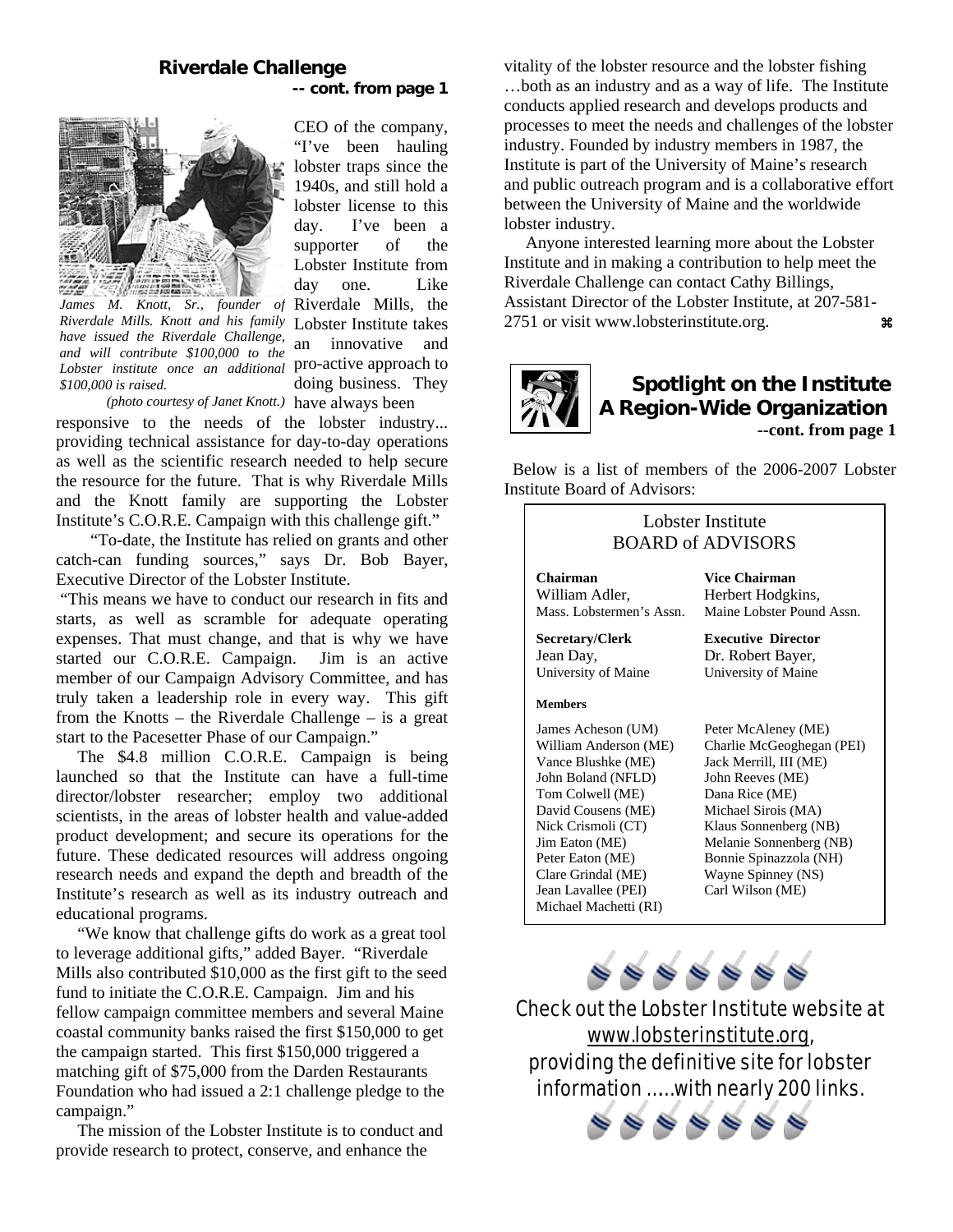

*Readers may contact the Lobster Institute for more detailed information on any of these projects.*

### **Equipping the Maine Aquatic Animal Health Laboratory -- cont. from page 1**

This will be key to lobster and mollusc diagnostics and health assessments. Plans call for the Biolog to also be made available for outside sample submissions once proper protocols and guidelines are established. The database that will be established through use of the Biolog can be shared with other private and government aquatic animal diagnostic laboratories, providing a vital tool for bacterial identification. The Marine Research Fund grant will also facilitate the establishment of a state-of-the-art marine samples repository. A high capacity -80C freezer unit and an Aspen Laboratory Information Management System will be acquired as the centerpieces for the repository. Currently in Maine (and likely in New England) there is no available repository for long-term storage of marine samples/specimens, with no cryogenic freezer capacity anywhere in the State. Providing long-term storage of and access to various marine tissue, water, sediment, and other environmental samples, and related research data, will allow for comparative studies over time and following the occurrence of environmental impact events i.e. oil spills, unregulated effluent discharge, contaminant run-off, etc. It will also provide historically supported scientific data, which is critical for informed ecosystem management.

 With a fully equiped lab, the MAAHL will be better able to support marine animal health research, and foster entrepreneurial activity and technology transfer. The MAAHL is already working cooperatively with the Lobster Institute on shell disease research and other projects. Collaborations are also being developed and with aquatic producers, processors and harvesters, marine science specialists, Extension educators, and a host of marine and aquaculture related organizaions.

 For more information contact MAAHL Manager Deborah Bouchard at 207-581- 2767.

 **Immunological Response of Lobster Hemolymph to be Studied** -- With a grant from the Maine Lobster Research, Education, and Development Fund, Dr. L. Brian Perkins of the University of Maine's Chemical Food Science Laboratory will

explore the potential of using lobster hemolymph in commercial immunoassay development. The equivalent of human blood, hemolymph is estimated to comprise 20% of a lobster's body weight. Hemolymph contains hemocyanin, a large protein dissolved in plasma fluids. A potent immunogen, hemocyanin has been shown to combine chemically with smaller antigenic molecules that bind specific antibodies produced during immune response in rabbits. Keyhole limpet hemocyanin (KLH) is a preferred element in production of assays for human applications. Preliminary studies indicate that lobster hemocyanin (LBH) elicits a stronger immunological response than KLH as measured by argon laser detection of antibodies labeled with Fluorescein Isothiocyanate. Perkins theorizes that LBH can be substituted for KLH in commercial immunoassay development and antibody production, yielding more sensitive diagnostic tests that produce consistent and accurate results using current laboratory protocols.

 **The New England Lobster Research Initiative Announces 2006 Grant Funded Projects --**  Earlier this year, the U.S. Congress appropriated \$3 million to establish a cooperative research program, the New England Lobster Research Initiative (NELRI), to study the causes and consequences of lobster shell disease. This funding is jointly managed by the National Oceanic and Atmospheric Administration's National Marine Fisheries Service (NOAA Fisheries Service), the [University of Rhode](http://www.uri.edu/)  [Island](http://www.uri.edu/) (URI), and [Rhode Island Sea Grant](http://seagrant.gso.uri.edu/). The goal of this project is to describe the disease agent and how it works, and to determine the extent and severity of the disease in New England waters. The NELRI issued an RFP in May and received 25 proposals, which were given extensive external scientific peer review, with guidance on final funding decisions made by an external, ad hoc scientific review panel. Nine proposals received funding for a total of \$1.9 million. For a description of each of the proposals visit http://seagrant.gso.uri.edu/fisheries/lobster\_initiative /index.html#Proposals . **a**